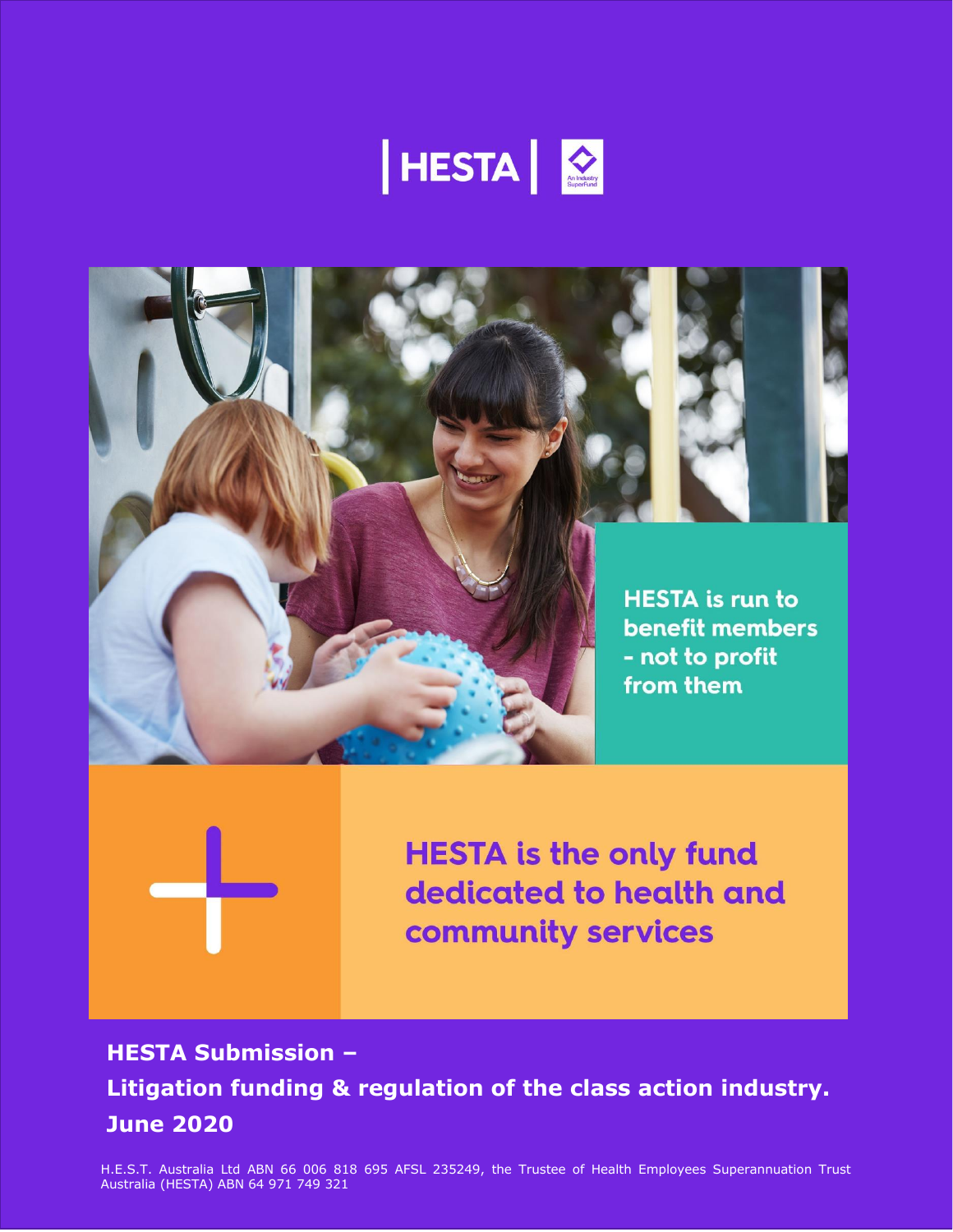

# **Litigation funding and the regulation of the class action industry**

#### **Summary**

HESTA welcomes the opportunity to make a short submission to the *Litigation funding and the regulation of the class action industry inquiry*. We have primarily focused on the important discussion of shareholder rights and ensuring a balance of power between shareholders as the owners of the company and management.

HESTA is pleased to see the Australian Law Reform Commission (ALRC) and the Federal Government focusing on an important area of corporate democracy, and we encourage any reform to be conducted from the position of advancing the health of corporate governance which relies on the good functioning of shareholder rights. We have previously made a submission to the ALRC discussion paper and note the Government is yet to provide a response to this important report, we recommend a response be prioritized.

HESTA is an industry fund with a strict profit-to-members model that was created to meet the specific needs of employees working in the health and community services sector. HESTA manages \$50 billion of assets for 860,000 members who are mostly women (80%), are likely to take career breaks, to live longer, and more likely to be dependent on the Age Pension in retirement. Our members have given their lives in paid and unpaid caring roles and the dignity they deserve in retirement can be significantly errored through poor corporate behavior of management in companies they own through their super fund.

HESTA participates in class actions to recover losses but also as a means of encouraging better standards of corporate governance and improved accountability by companies, directors and corporate advisors to their shareholders. We see legal action as a vital third arm of active ownership that compliments engagement and share voting to achieve long-term change for benefit of members.

Curtailing the ability of shareholders to seek legal redress will limit the ability of responsible owners like HESTA to legitimately exercise its shareholder rights to protect and enhance the long-term value of companies they invest in on behalf of members.

We appreciate that the class action industry contains a number of specialist entities and warrants oversight. Regulation should ensure that the risk premium awarded to entities for the funding of actions is appropriate. Most importantly, regulation and oversight should ensure that the settlement of actions is in the interests of the broader class and system improvement, all entities involved in the funding or pursuit of a claim should prioritise this.

We welcome the opportunity to discuss our submission further. Should you have any queries please contact Mary Delahunty, Head of Impact [mdelahunty@hesta.com.au](mailto:mdelahunty@hesta.com.au)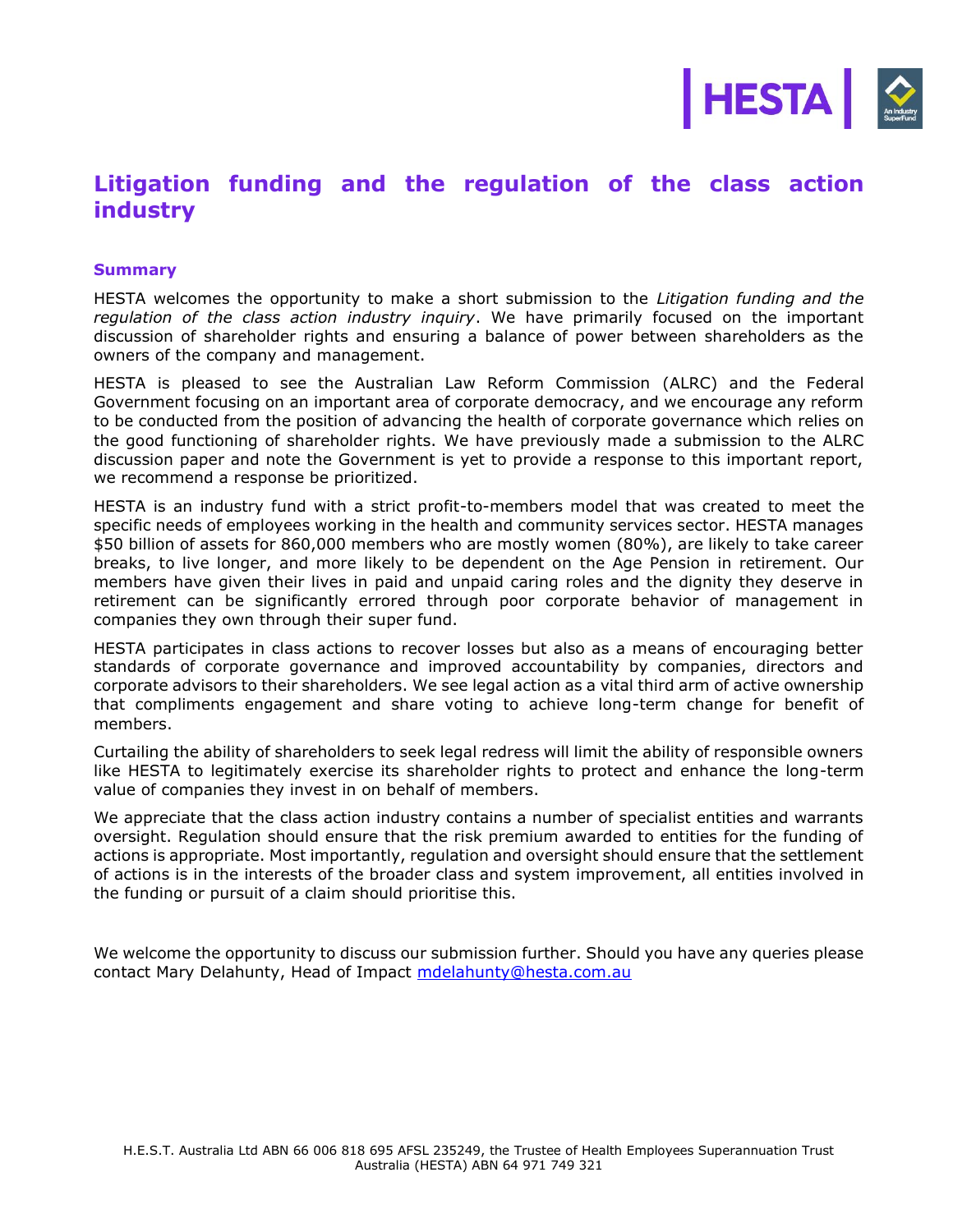## **Corporate democracy**

The Terms of Reference for the inquiry correctly state that class action activity in Australia is increasing. This is a sign of two things, the maturing health of shareholder rights and poor corporate behavior resulting in shareholder loss.

The increasing activity should change corporate behavior for the better. The Australian Institute of Company Directors (AICD) published an article in September 2018 titled *The growing impact of rising shareholder class actions,* the author notes that "…class actions in Australia have grown steadily rather than exponentially since the introduction in 1991 of a new Part IVA of the *Federal Court of Australia Act 1976* (Cth), which initiated a federal class action regime and paved the way for this country to pioneer litigation funding.

On average, 15.4 class actions have been filed annually in the Federal Court of Australia since 1992, according to research by Professor Vince Morabito at Monash University. Twenty-five class actions were filed in the Federal Court in 2016–17, or less than one per cent of actions. Almost half of all resolved proceedings were settled, often within 12 months."  $1$  This is despite the several interviewees in the article claiming that Boards were "distracted" by the threat of actions and this is adding to more compliance costs and time for Boards. David Crawford AO FAICD, Chair of South32 and Lendlease is quoted as saying "Australia has become a global capital in litigation funding, mostly for the benefit of law firms and litigation funders rather than the people who suffered the loss in the first place. Too many class actions have little or no real benefit to the community"<sup>2</sup>

The concern seems to be that Australia is becoming overly litigious, our view is that where management has been behaving in a manner that erodes value they are increasingly being held to account.

Attempts to subdue these rights should be resisted, as they excuse poor corporate behaviour and a lack of due diligence on the part of management that ultimately impacts the proper functioning of markets and long-term, sustainable wealth creation. any attempts to excuse poor corporate behaviour or provide excuses for a lack of due diligence on the part of management should also be resisted.

This real or perceived deterrent of possible litigation helps to better align the motivations of shareholders and management. When derivative action legislation was first contemplated in Australia, Professor Ian Ramsay, University of NSW wrote:

"One of the major themes of corporate law concerns the tension between control and accountability. In large public companies managers are given significant discretion in the running of the business. Indeed, this discretion is so broad that it effectively means management control of these companies. This control can lead managers to act in their own interests rather than in the interests of shareholders. Consequently, much of the existing corporate regulatory structure concerns itself with endeavouring to ensure the accountability of managers without unduly encroaching upon their discretionary powers.

- <sup>1</sup> Tony Featherstone Consulting Editor, AICD Governance Leadership Centre [https://aicd.companydirectors.com.au/membership/company-director-magazine/2018-back](https://aicd.companydirectors.com.au/membership/company-director-magazine/2018-back-editions/october/class-actions)[editions/october/class-actions](https://aicd.companydirectors.com.au/membership/company-director-magazine/2018-back-editions/october/class-actions)
- 2 IBID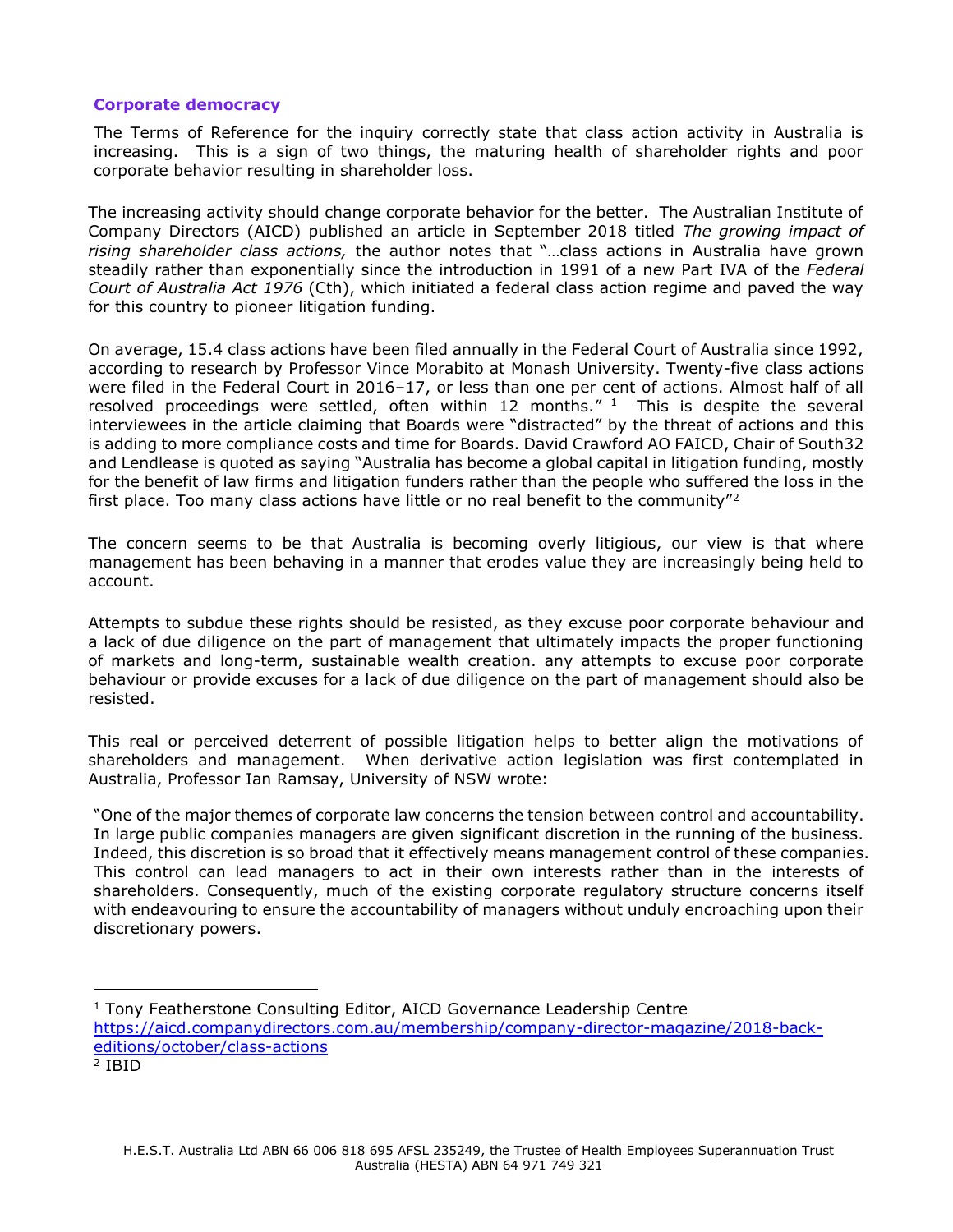The divergence of interest between managers and shareholders results in costs (agency costs) that can be divided into several categories:

• Monitoring costs incurred by shareholders to ensure that managers are acting in the interests of the shareholders.

• Bonding costs incurred by managers with the purpose of assuring shareholders that their interests are being pursued."<sup>3</sup>

Agency costs – the monitoring costs, can also be lowered by regulation, continuous disclosure obligations and through voting. These tools become blunt instruments without a litigation possibility, adding to the contention that class actions are an important form of corporate accountability and the growth in this activity is an attempt to realign control and accountability.

A key principle of accountability is transparency. Australia's continuous disclosure obligations are crucial to market integrity, but they should not be confused for the implementation of a class action framework, to do so is to misinterpret the requirements of both. We are concerned about current requests for changes to continuous disclosure obligations. Exhaustive guidance exists to help companies meet the requirements of continuous obligations; it seems though there is a lack of awareness as to the most appropriate actions to take when considering forward-looking information to ensure the market is not misled.

We do not support permanent changes to the continuous disclosure regime, as investors we rely on the accuracy of the information that is provided to determine the value of the company, we ask that the Government resist any changes that may weaken the transparency needed for market integrity and confidence.

## **Active ownership**

Participation in Class Actions is a form of active ownership.

Active ownership or stewardship refers to the means by which investors most directly influence companies, markets and economies; and, in turn society and the environment. HESTA outlines these principles and duties in our Responsible Investment Policy.

At HESTA, we aim to make a real difference to the financial future of every member. Our responsible investment practices are a crucial part of this purpose as reflected in one of our investment beliefs:

"HESTA will be a responsible investor and recognises that members' best interests are served by supporting a healthy economy, environment and society."

HESTA acknowledges that as a 'universal owner' we are exposed to the externalities associated with individual portfolio companies. Therefore, to deliver strong financial returns for our members' financial futures, we must address financial and non-financial considerations and advocate for necessary changes to the financial system. We have a fiduciary duty to act in the best long-term interests of our members and acknowledge that ESG issues can affect the performance of our investment portfolios.

HESTA is recognised as an industry leader in responsible investment. In 2019, we were proud to be named as a global leader by the United Nations Principles for Responsible Investment in its

<sup>3</sup> Ian Ramsay. UNSW Law Journal 1992 CORPORATE GOVERNANCE, SHAREHOLDER LITIGATION AND THE PROSPECTS FOR A STATUTORY DERIVATIVE ACTION cited http://www.austlii.edu.au/au/journals/UNSWLawJl/1992/7.pdf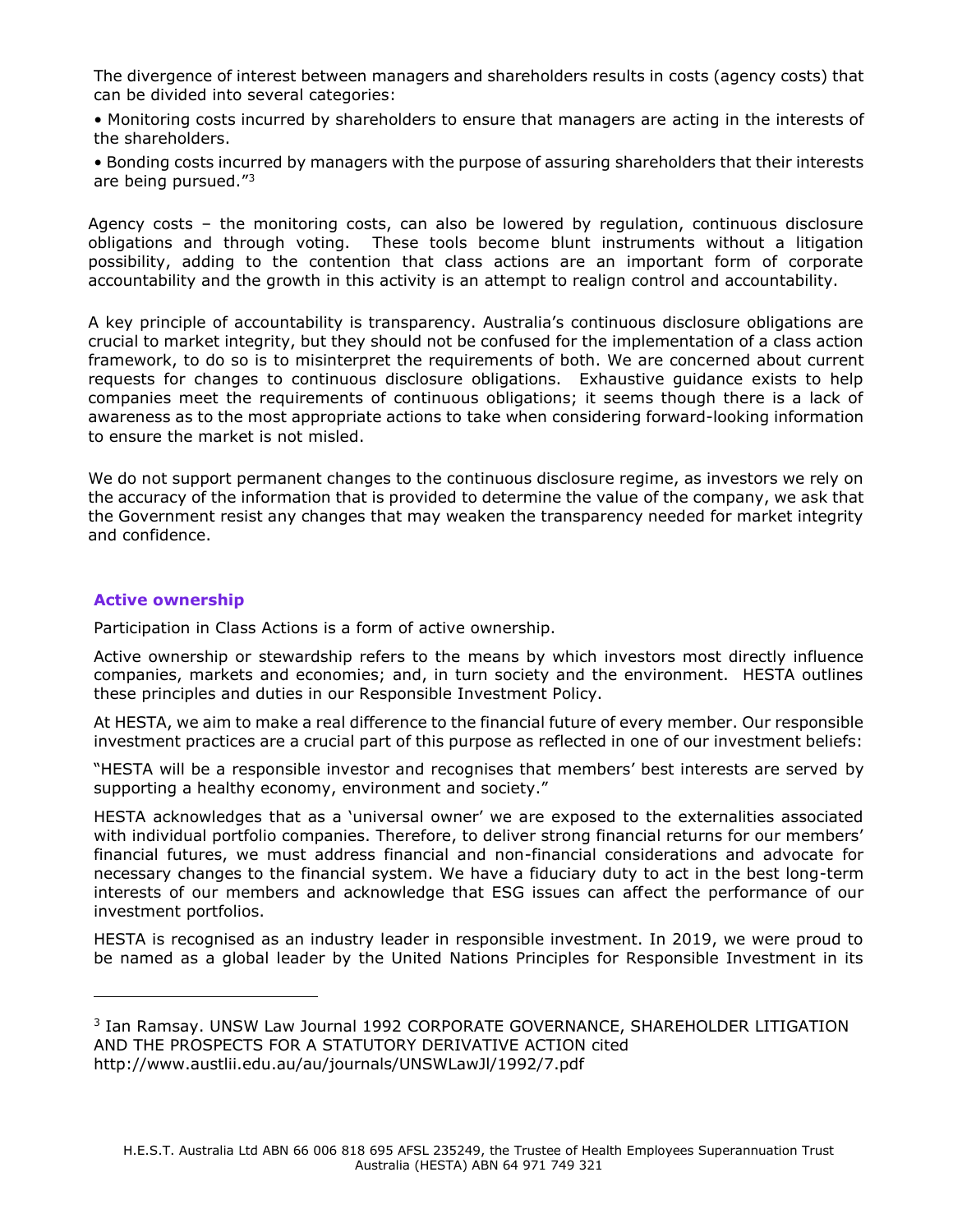inaugural Leaders Group. This group consists of 47 global asset owners at the forefront of responsible investment leadership and innovation.

We take an active ownership role as a part of our responsibility to protect and enhance long-term investment value for members by promoting sustainable value creation in the organisations we invest in.

HESTA believes that our ownership practices can improve long-term risk-adjusted returns to our members. As such, active ownership is entirely consistent with HESTA's fiduciary duty to act in the best interests of our members. In fact, across all ESG issues HESTA believes that good performance will deliver superior returns over the long term and that poor performance constitutes a risk that must be taken into account in investment decisions.

**The Active Ownership Priorities** below outline how we focus our stewardship activities:

**Clear alignment with long-term investors** – we expect companies to create and enhance value for the long term, taking account of the best interests of the company, its shareholders and relevant stakeholders. A company's strategy, policies, culture and conduct, risk management and internal controls, and reporting should reflect and support this goal.

**Transparency and adequate disclosures** – as shareholders and creditors we require transparent and meaningful disclosure from companies for informed decision-making. Companies should publicly disclose all information that is or is expected to be material in the long term, in a timely and complete manner, including any ESG-related issues. Transparency and disclosure are fundamental to the ability of long-term investors like HESTA to accurately price risk and to identify where we can use active ownership to improve the long-term value of companies for the benefit of members.

**Management of ESG risks** – we expect companies to manage for a wide range of risks within their business including material ESG risks.

**Addressing of externalities and systemic risks** – we expect companies to act in a sustainable and responsible way considering how their business contributes to system-wide issues and their implications in the health of the economy, environment and society where they operate now and in the future. This includes considering and managing in the present risks that might emerge in the long term. Examples of such issues are climate change, social inequality, environmental degradation and tax avoidance.

**Consider their contribution to the United Nations Sustainable Development Goals (SDGs)** - we encourage companies to assess and measure how they can contribute to the achievement of the SDGs and enhance those activities that have a higher positive impact in society and the environment. We believe companies can benefit from delivering products and services that help solve for the world's biggest challenges highlighted by the SDGs and contribute to a healthy economy, environment and society.

As a long-term investor where we expect to own an asset for a number of years, active ownership is especially important in serving the interests of our members.

## **Active ownership includes**:

**Engagement** - entering into a dialogue with companies to better understand their business model and to influence their performance and practices in line with our Active Ownership Priorities. It also includes the dialogue we have with our external investment managers to encourage progress in their ESG integration practices.

**Voting** – exercising our voting rights in both listed and unlisted markets is a key element of our stewardship activities and an important link in the chain of accountability between a company and its shareholders (and an investment manager and its investors). The right to vote at company shareholders' meetings (or as unitholders) is a fundamental part of a well-functioning corporate governance system.